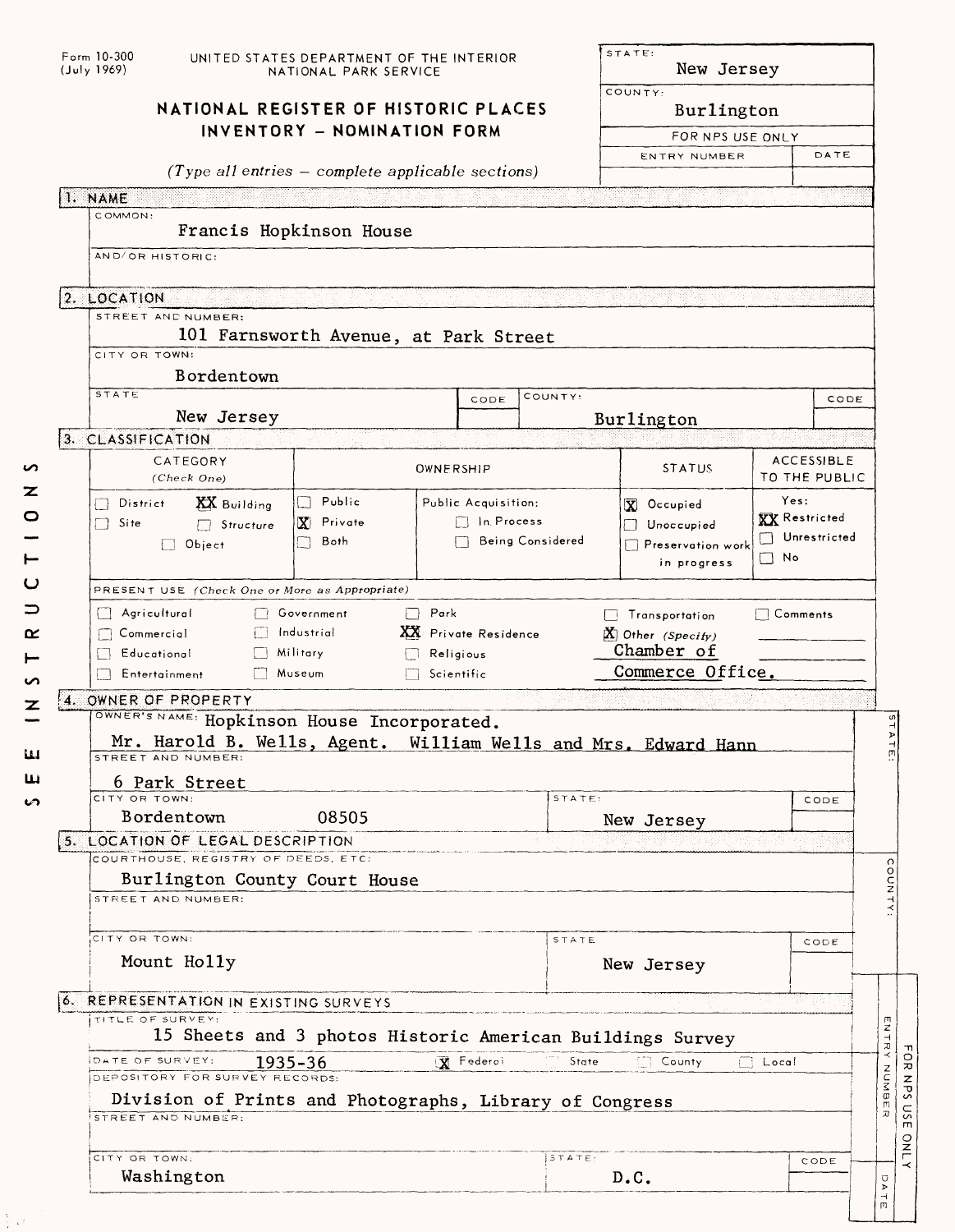| 17.1 | <b>DESCRIPTION</b> |                   |             |           |              |              |                  |  |
|------|--------------------|-------------------|-------------|-----------|--------------|--------------|------------------|--|
|      |                    |                   |             |           | (Check One)  |              |                  |  |
|      | <b>CONDITION</b>   | Excellent         | XX Good     | ⊣ ∃ Fair  | Deteriorated | Ruins<br>. . | Unexposed        |  |
|      |                    |                   | (Check One) |           |              |              | (Check One)      |  |
|      |                    | <b>XX</b> Altered |             | Unaltered |              | Moved        | XX Original Site |  |

**DESCRIBE THE PRESENT AND ORIGINAL (if known) PHYSICAL APPEARANCE**

The Hopkinson House was built in 1750 by John Imlay, a merchant. The structure is an L-shaped two-and-one-half-story brick structure with a gambrel and dormered roof. The main house, which faces west, is about 41 feet or five-bays wide and 30 feet deep. A two-story brick wing, 30 by 16 feet, extends to the rear from the northeast corner of the main house. A two-story frame wing, 15 by 22 feet and containing kitchen and servant's bedroom, is attached to the east or rear end of the brick arm.

The center door in the main house is sheltered by a segmental hood, and the door is topped by a rectangular transom and flanked by sidelights, The door opens into a center hall that extends through the house from front to rear. The hall is divided into two sections by means of wide folding doors that are topped by an arched fanlight. The front portion serves as an entrance hall, and the rear section as the stair hall, with the stairs set against the right or south wall. To the left of the hall is a large (24 by 15 foot) living room and to the right there is a library, 22 by 15 feet in size. The walls are plastered and the floors have 11-inch wide boards; the mantels appear to date at least from the early 19th century. These two rooms and hall are now utilized by the Bordentown Chamber of Commerce as an office and museum and are open to visitors. A narrow hall extends from the central stair hall south across the rear or east side of the main house. The first floor of the rear brick wing contains the dining room and the second floor two bedrooms. This wing now forms an apartment unit. The second and third floors of the main house each have four bedrooms. These make up a second apartment unit. Neither apartment is open to visitors.

The exterior of the house, except for a metal roof, appears to be little-altered. The interior, however, appears to have undergone considerable alteration in details such as replacing woodwork and trim. The basic floor plan of the house, however, has not been greatly changed. The structure is in excellent condition.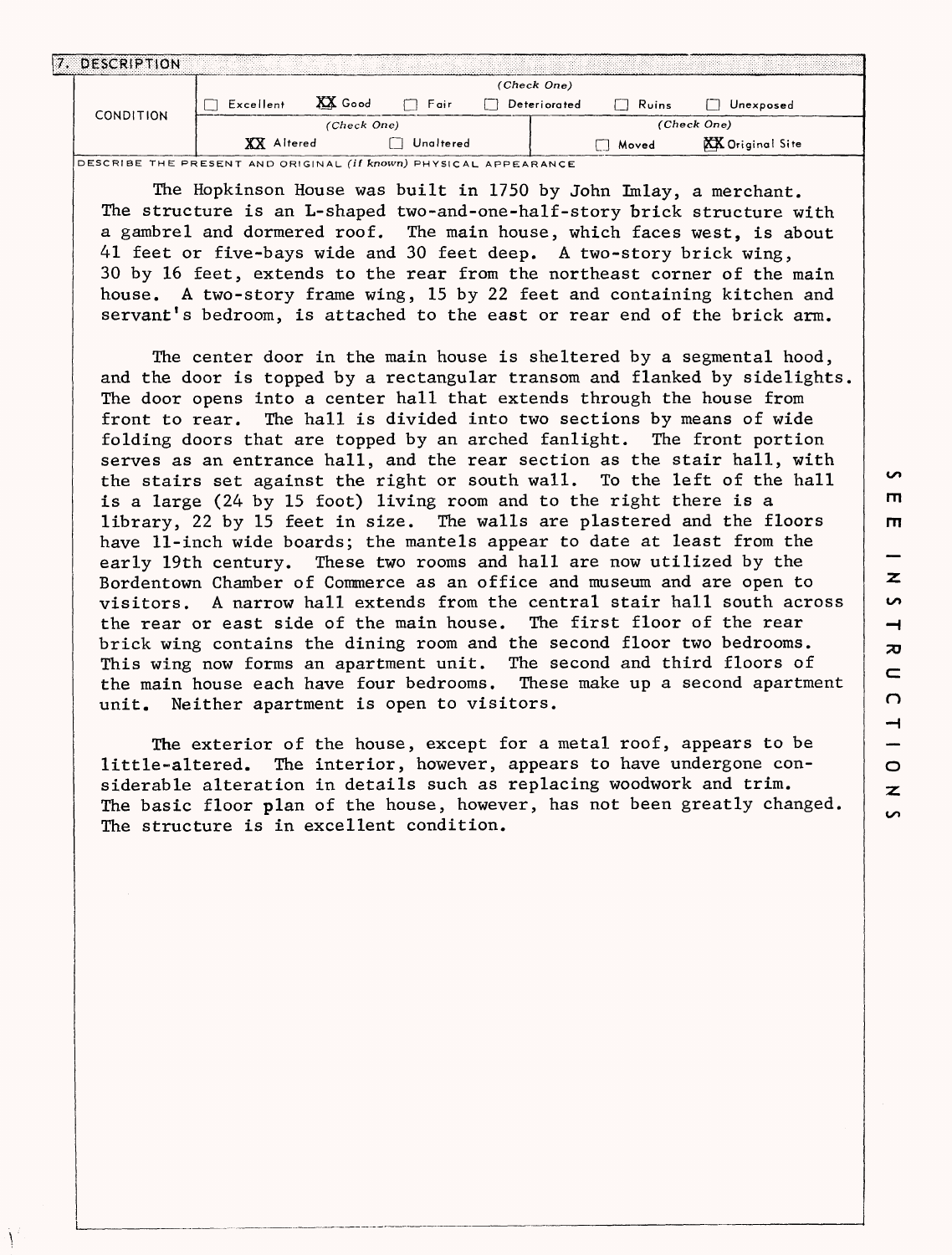| PERIOD (Check One or More as Appropriate)                |              |                 |                 |
|----------------------------------------------------------|--------------|-----------------|-----------------|
| Pre-Columbian                                            | 16th Century | XX 18th Century | 20th Century    |
| 15th Century                                             | 17th Century | 19th Century    |                 |
| SPECIFIC DATE(S) (If Applicable and Known)               | 1773-1791    |                 |                 |
| AREAS OF SIGNIFICANCE (Check One or More as Appropriate) |              |                 |                 |
| Abor iginal                                              | Education    | М<br>Political  | Urban Planning  |
| Prehistoric                                              | Engineering  | Religion/Phi-   | Other (Specify) |
| Historic                                                 | Industry     | losophy         |                 |
| Agriculture                                              | Invention    | Science         |                 |
| Architecture                                             | Landscape    | Sculpture       |                 |
| Art.                                                     | Architecture | Social/Human-   |                 |
| Commerce                                                 | Literature   | itarian         |                 |
| Communications                                           | Military     | Theater         |                 |
| Conservation                                             | Music        | Transportation  |                 |

**STATEMENT OF SIGNIFICANCE**

From 1774 to 1791 Francis Hopkinson, a Signer of the Declaration of Independence for New Jersey, lawyer, judge, politican, and amateur poet, political satirist, author, composer, artist, and inventor, made his home in Bordentown, New Jersey. His somewhat-altered brick house, erected in 1750, is in excellent condition.

## Brief Sketch of the Life of Francis Hopkinson, 1737-1791

Francis Hopkinson was born October 2, 1737, in Philadelphia, the son of a prominent lawyer. He graduated from the College of Philadelphia in 1757, studied law under Benjamin Chew, and in 1761 was admitted to the supreme court of Pennsylvania. He held a number of minor posts as collector of customs in New Jersey and Delaware and also tried his hand as a dry goods merchant. In 1768 he married Ann Borden of Bordentown, New Jersey; in 1774 they took up residence in his father-in-law's house (the Hopkinson House) in that town, and he returned to law. In 1774 he was appointed a member of the governor's council and in 1776 was elected to the Continental Congress. He voted for and signed the Declaration of Independence for New Jersey. From November 1776 to August 1778 Hopkinson was chairman of the Continental Navy Board; from July 1778 to July 1781 he held the office of treasurer of loans; and in July 1779 he became Judge of Admiralty for Pennsylvania, serving in this position until 1789. In this latter year Washington appointed him Judge of the United States Court of the eastern district a position that he held until his sudden death from apoplexy on May 9, 1791. He was buried in the Christ Church Burial Grounds, 5th and Arch Streets, Philadelphia.

In addition to his public career, Hopkinson also displayed musical, literary, and artistic talents. He took up the study of music in 1754, wrote original pieces and songs in  $1757-59$ , and published some of his works in the period  $1763-65$ . In December 1781 Hookinson composed and conducted In December 1781 Hopkinson composed and conducted the cantata, Temple of Minera, to celebrate the alliance between France and the United States.

Beginning in 1757 and continuing through the 60's, Hopkinson wrote and published numerous poems. In 1774 he became active as a political satirist and pamphleteer, producing many essays supporting the Revolutionary cause.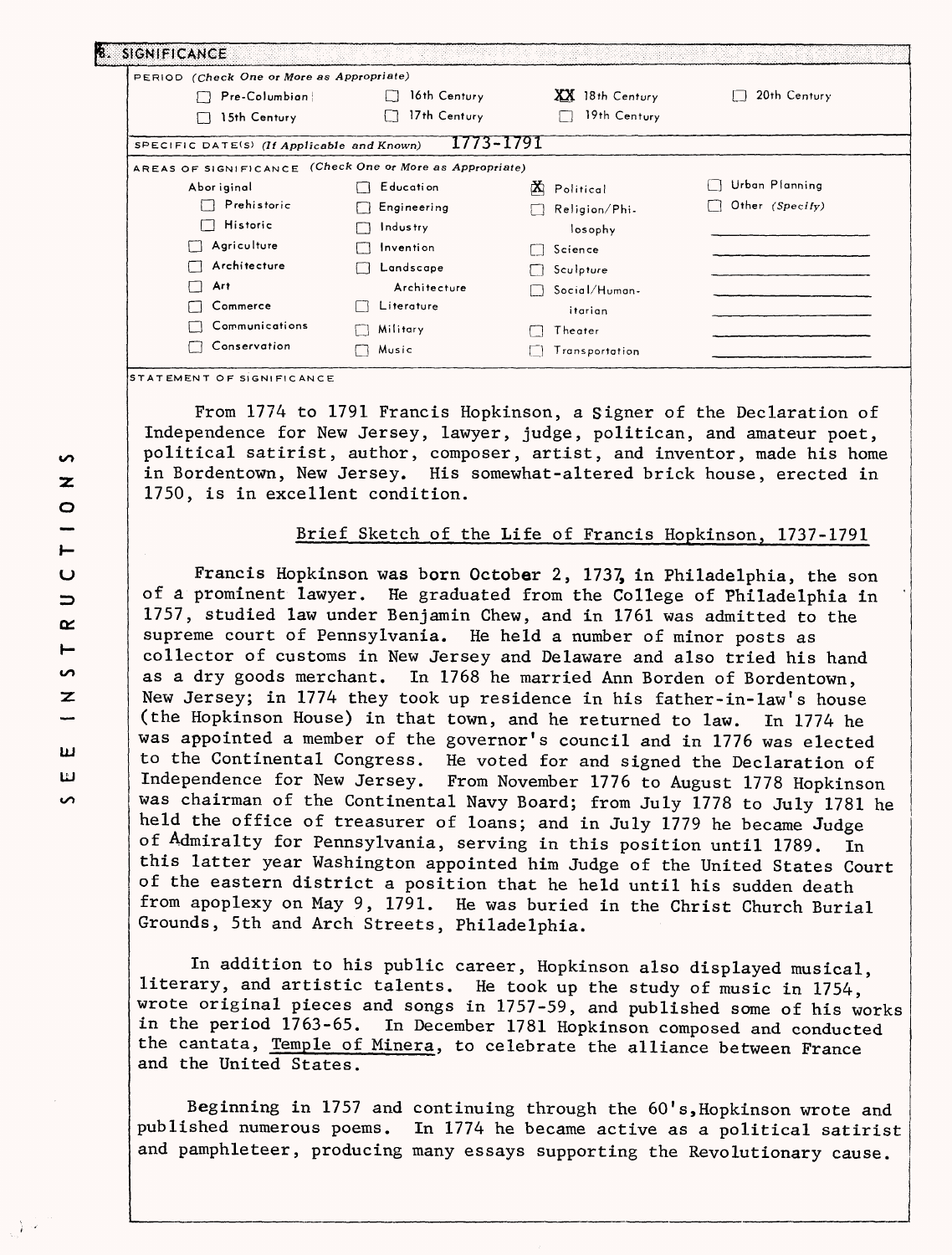|                     | 9. MAJOR BIBLIOGRAPHICAL REFERENCES          |            |                                                                                                                   |      |        |                      |                                                                                                                                                                                                                               |      |                                 |                         |      |
|---------------------|----------------------------------------------|------------|-------------------------------------------------------------------------------------------------------------------|------|--------|----------------------|-------------------------------------------------------------------------------------------------------------------------------------------------------------------------------------------------------------------------------|------|---------------------------------|-------------------------|------|
|                     |                                              |            | Dictionary of American Biography, (Vol. IX, 220-223. Article by George E.                                         |      |        |                      |                                                                                                                                                                                                                               |      |                                 |                         |      |
|                     | Hastings.                                    |            |                                                                                                                   |      |        |                      |                                                                                                                                                                                                                               |      |                                 |                         |      |
|                     |                                              |            | Elizabeth Field and Dr. J. E. Fields, "The Signers Lived Here," Daughters                                         |      |        |                      |                                                                                                                                                                                                                               |      |                                 |                         |      |
|                     |                                              |            | of the American Revolution Magazine, May 1951, 5.                                                                 |      |        |                      |                                                                                                                                                                                                                               |      |                                 |                         |      |
|                     |                                              |            | New Jersey, A Guide to Its Present and Past (American Guide Series)<br>(New York, 1939), 152, 167, 208, 213-14.   |      |        |                      |                                                                                                                                                                                                                               |      |                                 |                         |      |
|                     |                                              |            | Mrs. John H. Imlay, "The Hopkinson House" (mineographed leaflet, The                                              |      |        |                      |                                                                                                                                                                                                                               |      |                                 |                         |      |
|                     |                                              |            | Greater Bordentown Chamber of Commerce, April 1970).                                                              |      |        |                      |                                                                                                                                                                                                                               |      |                                 |                         |      |
|                     |                                              |            |                                                                                                                   |      |        |                      |                                                                                                                                                                                                                               |      |                                 |                         |      |
|                     | 10. GEOGRAPHICAL DATA                        |            |                                                                                                                   |      |        |                      |                                                                                                                                                                                                                               |      |                                 |                         |      |
|                     |                                              |            | LATITUDE AND LONGITUDE COORDINATES<br>DEFINING A RECTANGLE LOCATING THE PROPERTY                                  |      | ο<br>R |                      | LATITUDE AND LONGITUDE COORDINATES<br>DEFINING THE CENTER POINT OF A PROPERTY                                                                                                                                                 |      | OF LESS THAN TEN ACRES          |                         |      |
| CORNER              | LATITUDE                                     |            | LONGITUDE                                                                                                         |      |        |                      | LATITUDE                                                                                                                                                                                                                      |      |                                 | LONGITUDE               |      |
| <b>NW</b>           | $\bullet$                                    |            | Degrees Minutes Seconds   Degrees Minutes Seconds<br>$\circ$                                                      |      |        | 40 $^{\circ}$        | Degrees Minutes Seconds<br>08                                                                                                                                                                                                 | 54 " | 74°342'                         | Degrees Minutes Seconds |      |
| NE.                 | $\circ$                                      |            |                                                                                                                   | ,,   |        |                      |                                                                                                                                                                                                                               |      |                                 |                         | 50   |
| SE                  | $\circ$                                      |            | $\circ$                                                                                                           |      |        |                      |                                                                                                                                                                                                                               |      |                                 |                         |      |
| <b>SW</b>           | ۰                                            |            | $\circ$<br>APPROXIMATE ACREAGE OF NOMINATED PROPERTY:                                                             |      |        | l acre               |                                                                                                                                                                                                                               |      |                                 |                         |      |
|                     |                                              |            | LIST ALL STATES AND COUNTIES FOR PROPERTIES OVERLAPPING STATE OR COUNTY BOUNDARIES                                |      |        |                      |                                                                                                                                                                                                                               |      |                                 |                         |      |
| STATE:              |                                              |            |                                                                                                                   | CODE |        | COUNTY               |                                                                                                                                                                                                                               |      |                                 |                         | CODE |
| STATE:              |                                              |            |                                                                                                                   | CODE |        | COUNTY:              |                                                                                                                                                                                                                               |      |                                 |                         | CODE |
|                     |                                              |            | المنتقات المتأثرة الما                                                                                            | a Na |        | da cull o a nu rrock |                                                                                                                                                                                                                               |      |                                 |                         |      |
| STATE:              |                                              |            |                                                                                                                   | CODE |        | COUNTY:              |                                                                                                                                                                                                                               |      |                                 |                         | CODE |
|                     |                                              |            |                                                                                                                   | CODE |        | COUNTY:              |                                                                                                                                                                                                                               |      |                                 |                         | CODE |
| STATE:              |                                              |            |                                                                                                                   |      |        |                      |                                                                                                                                                                                                                               |      |                                 |                         |      |
|                     | 11. FORM PREPARED BY                         |            |                                                                                                                   |      |        |                      |                                                                                                                                                                                                                               |      |                                 |                         |      |
| NAME AND TITLE:     |                                              |            | Charles W. Snell, Survey Historian                                                                                |      |        |                      |                                                                                                                                                                                                                               |      |                                 |                         |      |
| <b>ORGANIZATION</b> |                                              |            | Division of History, Office of Archeology and                                                                     |      |        |                      |                                                                                                                                                                                                                               |      | DATE                            |                         |      |
|                     |                                              |            | Historic Preservation, National Park Service                                                                      |      |        |                      |                                                                                                                                                                                                                               |      |                                 | 2/4/71                  |      |
|                     | STREET AND NUMBER:                           |            |                                                                                                                   |      |        |                      |                                                                                                                                                                                                                               |      |                                 |                         |      |
| CITY OR TOWN:       |                                              |            | 801 - 19th Street, N.W.                                                                                           |      |        | STATE                |                                                                                                                                                                                                                               |      |                                 |                         | CODE |
|                     |                                              | Washington |                                                                                                                   |      |        |                      | D.C.                                                                                                                                                                                                                          |      |                                 |                         |      |
|                     |                                              |            | 12. STATE LIAISON OFFICER CERTIFICATION                                                                           |      |        |                      | NATIONAL REGISTER VERIFICATION                                                                                                                                                                                                |      |                                 |                         |      |
|                     |                                              |            |                                                                                                                   |      |        |                      |                                                                                                                                                                                                                               |      |                                 |                         |      |
|                     |                                              |            | As the designated State Liaison Officer for the Na-                                                               |      |        |                      | I hereby certify that this property is included in the                                                                                                                                                                        |      |                                 |                         |      |
|                     |                                              |            | tional Historic Preservation Act of 1966 (Public Law<br>$89-665$ ). I hereby nominate this property for inclusion |      |        |                      | National Register.                                                                                                                                                                                                            |      |                                 |                         |      |
|                     |                                              |            | in the National Register and certify that it has been                                                             |      |        |                      |                                                                                                                                                                                                                               |      |                                 |                         |      |
|                     |                                              |            | evaluated according to the criteria and procedures set                                                            |      |        |                      |                                                                                                                                                                                                                               |      |                                 |                         |      |
|                     |                                              |            | forth by the National Park Service. The recommended                                                               |      |        |                      | Chief, Office of Archeology and Historic Preservation                                                                                                                                                                         |      |                                 |                         |      |
|                     | level of significance of this nomination is: |            | National $\Box$ State $\Box$ Local $\Box$                                                                         |      |        |                      |                                                                                                                                                                                                                               |      |                                 |                         |      |
|                     |                                              |            |                                                                                                                   |      |        |                      |                                                                                                                                                                                                                               |      |                                 |                         |      |
|                     |                                              |            |                                                                                                                   |      |        |                      |                                                                                                                                                                                                                               |      |                                 |                         |      |
|                     |                                              |            | Name                                                                                                              |      |        | ATTEST:              |                                                                                                                                                                                                                               |      |                                 |                         |      |
|                     |                                              |            |                                                                                                                   |      |        |                      |                                                                                                                                                                                                                               |      |                                 |                         |      |
|                     |                                              |            | Title                                                                                                             |      |        |                      |                                                                                                                                                                                                                               |      |                                 |                         |      |
|                     |                                              |            |                                                                                                                   |      |        |                      |                                                                                                                                                                                                                               |      | Keeper of The National Register |                         |      |
|                     |                                              |            |                                                                                                                   |      |        |                      | Date experience and the set of the set of the set of the set of the set of the set of the set of the set of the set of the set of the set of the set of the set of the set of the set of the set of the set of the set of the |      |                                 |                         |      |
|                     |                                              |            |                                                                                                                   |      |        |                      |                                                                                                                                                                                                                               |      |                                 |                         |      |

 $\overline{a}$  $\overline{m}$  $\blacksquare$  $\overline{\phantom{a}}$  $\overline{z}$  $\bullet$  $\rightarrow$  $\overline{\bm{x}}$  $\subset$  $\Omega$  $\rightarrow$  $\overline{0}$ 

 $\overline{\mathbf{z}}$  $\overline{v}$